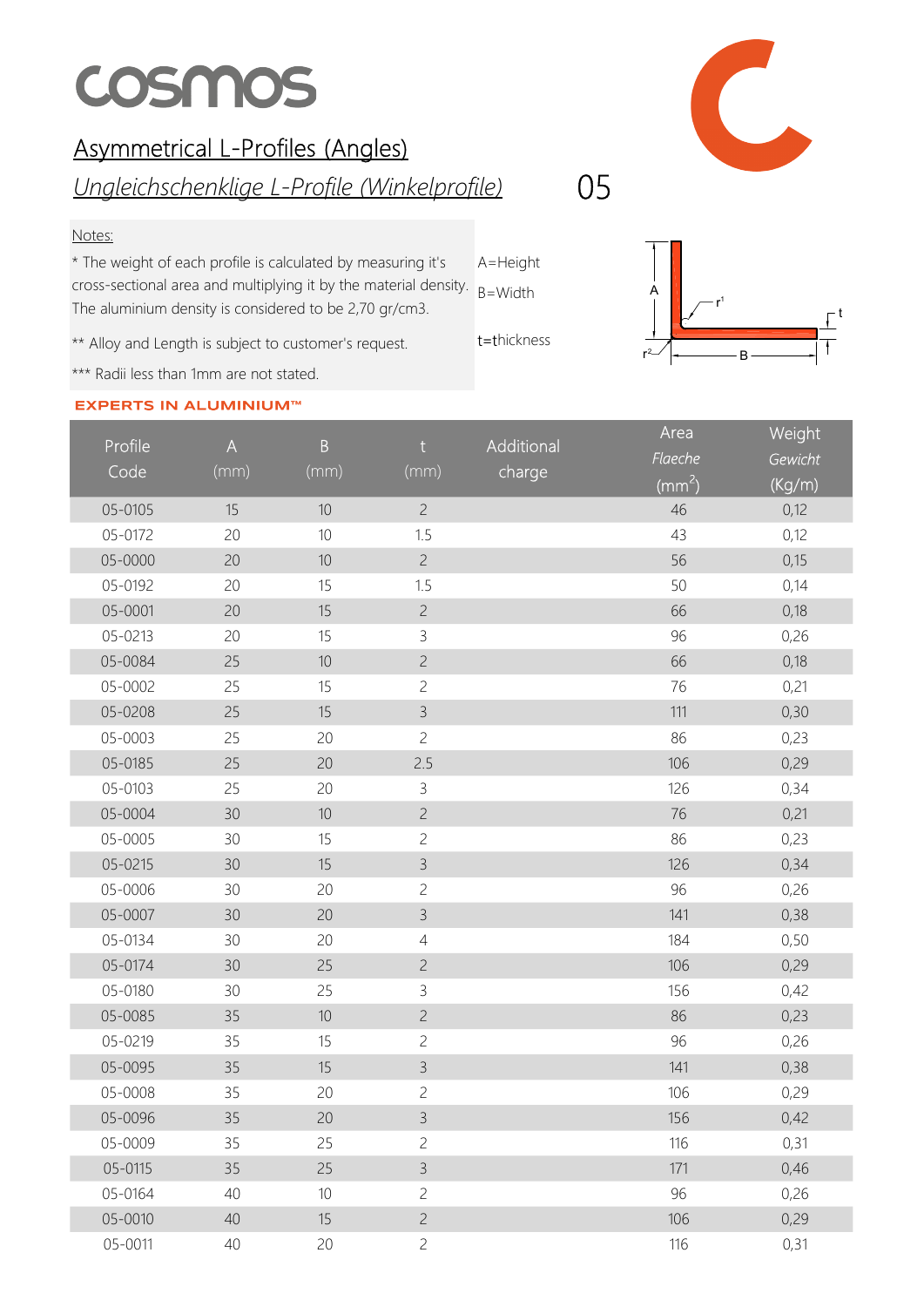| Profile |                           |      | $\mathsf{t}$   |            | Area                | Weight  |
|---------|---------------------------|------|----------------|------------|---------------------|---------|
|         | $\boldsymbol{\mathsf{A}}$ | B    |                | Additional | Flaeche             | Gewicht |
| Code    | (mm)                      | (mm) | (mm)           | charge     | $\overline{(mm^2)}$ | (Kg/m)  |
| 05-0167 | 40                        | 20   | 2.5            |            | 144                 | 0,39    |
| 05-0218 | 40                        | 20   | 2.5            |            | 144                 | 0,42    |
| 05-0012 | 40                        | 20   | $\mathsf{B}$   |            | 171                 | 0,46    |
| 05-0013 | 40                        | 20   | $\overline{4}$ |            | 224                 | 0,60    |
| 05-0083 | 40                        | 20   | 5              |            | 275                 | 0,74    |
| 05-0123 | 40                        | 25   | $\overline{c}$ |            | 126                 | 0,34    |
| 05-0195 | 40                        | 25   | 2.5            |            | 156                 | 0,42    |
| 05-0014 | 40                        | 25   | $\mathsf{3}$   |            | 186                 | 0,50    |
| 05-0159 | 40                        | 25   | $\overline{4}$ |            | 244                 | 0,66    |
| 05-0015 | 40                        | 30   | $\overline{c}$ |            | 136                 | 0,37    |
| 05-0016 | 40                        | 30   | $\mathsf{3}$   |            | 201                 | 0,54    |
| 05-0017 | 40                        | 30   | $\overline{4}$ |            | 264                 | 0,71    |
| 05-0150 | 45                        | 10   | $\overline{c}$ |            | 106                 | 0,29    |
| 05-0153 | 45                        | 20   | $\overline{c}$ |            | 126                 | 0,34    |
| 05-0168 | 45                        | 20   | $\mathsf{3}$   |            | 186                 | 0,50    |
| 05-0212 | 45                        | 25   | 3              |            | 201                 | 0,54    |
| 05-0018 | 45                        | 30   | $\mathsf{3}$   |            | 216                 | 0,58    |
| 05-0073 | 50                        | 15   | $\overline{c}$ |            | 126                 | 0,34    |
| 05-0221 | 50                        | 15   | $\overline{4}$ |            | 244                 | 0,66    |
| 05-0019 | 50                        | 20   | $\overline{c}$ |            | 136                 | 0,37    |
| 05-0113 | 50                        | 20   | $\mathsf{B}$   |            | 201                 | 0,54    |
| 05-0076 | 50                        | 25   | $\overline{c}$ |            | 146                 | 0,39    |
| 05-0020 | 50                        | 25   | $\mathsf{3}$   |            | 216                 | 0,58    |
| 05-0162 | 50                        | 25   | $\overline{4}$ |            | 284                 | 0,77    |
| 05-0021 | 50                        | 30   | $\overline{c}$ |            | 156                 | 0,42    |
| 05-0217 | 50                        | 30   | 2.5            |            | 194                 | 0,52    |
| 05-0022 | 50                        | 30   | $\mathsf{3}$   |            | 231                 | 0,62    |
| 05-0078 | 50                        | 30   | $\overline{4}$ |            | 304                 | 0,82    |
| 05-0030 | 50                        | 30   | 5              |            | 375                 | 1,01    |
| 05-0063 | 50                        | 40   | 1.8            |            | 159                 | 0,43    |
| 05-0023 | 50                        | 40   | $\overline{c}$ |            | 176                 | 0,48    |
| 05-0024 | 50                        | 40   | $\mathsf 3$    |            | 261                 | 0,70    |
| 05-0077 | 50                        | 40   | $\overline{4}$ |            | 344                 | 0,92    |
| 05-0187 | 50                        | 40   | 5              |            | 425                 | 1,15    |
| 05-0144 | 50                        | 45   | 5              |            | 450                 | 1,22    |
| 05-0070 | 55                        | 45   | 5              |            | 475                 | 1,28    |
| 05-0142 | 60                        | $10$ | $\overline{c}$ |            | 136                 | 0,37    |
| 05-0156 | 60                        | 15   | $\overline{c}$ |            | 146                 | 0,39    |
| 05-0025 | 60                        | 20   | $\overline{c}$ |            | 156                 | 0,42    |
| 05-0089 | 60                        | 20   | $\mathsf{3}$   |            | 231                 | 0,62    |
| 05-0133 | 60                        | 25   | $\overline{c}$ |            | 166                 | 0,45    |
| 05-0160 | 60                        | 25   | 2.5            |            | 206                 | 0,56    |
| 05-0166 | 60                        | 25   | $\mathsf{3}$   |            | 246                 | 0,66    |
| 05-0026 | 60                        | 30   | $\overline{c}$ |            | 176                 | 0,48    |
| 05-0027 | 60                        | 30   | $\mathsf{3}$   |            | 261                 | 0,70    |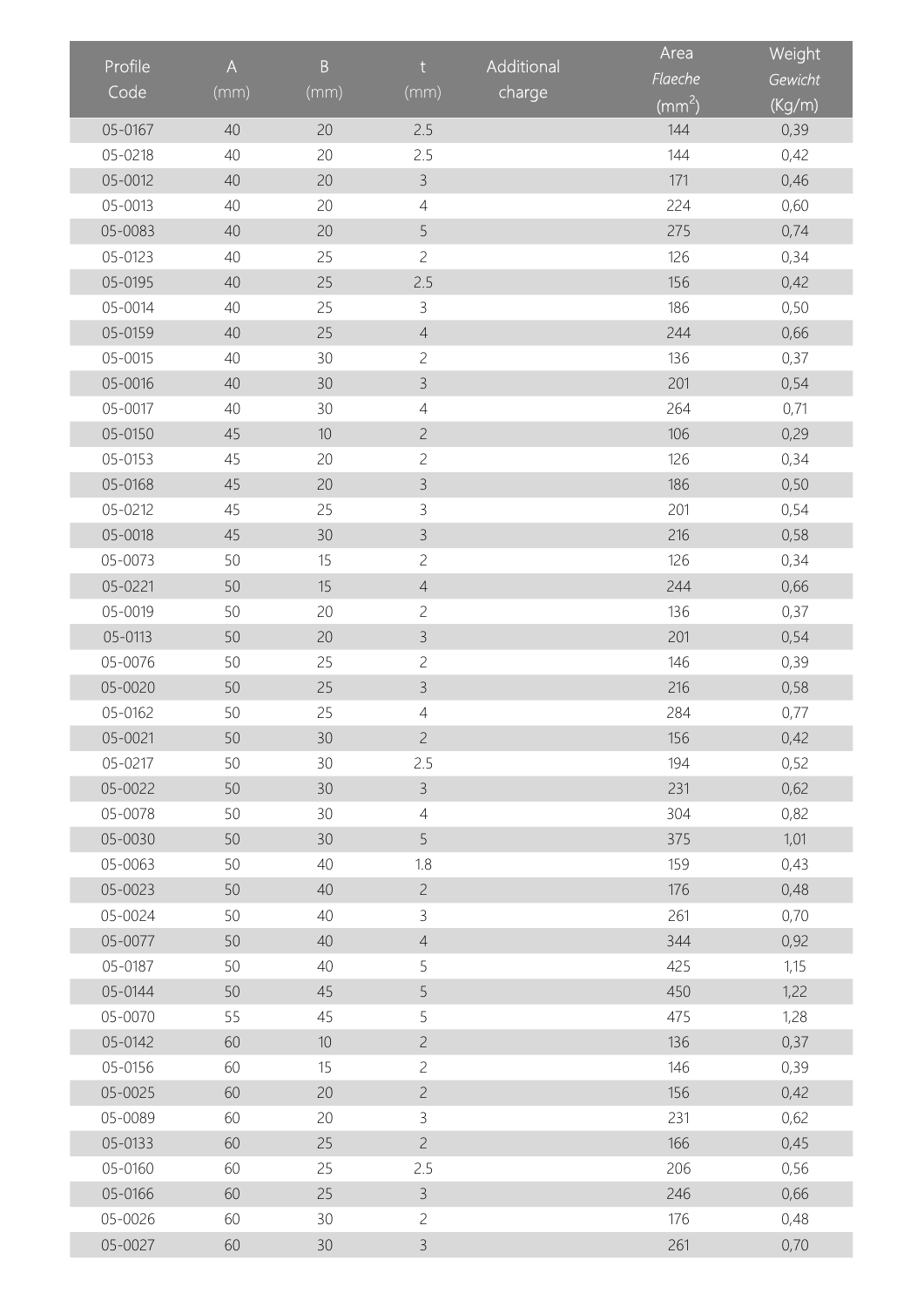|         |                           | $\overline{B}$ | $\mathsf{t}$   | Additional | Area                    | Weight  |
|---------|---------------------------|----------------|----------------|------------|-------------------------|---------|
| Profile | $\boldsymbol{\mathsf{A}}$ |                |                |            | Flaeche                 | Gewicht |
| Code    | (mm)                      | (mm)           | (mm)           | charge     | $\overline{\rm (mm^2)}$ | (Kg/m)  |
| 05-0149 | 60                        | 30             | $\overline{4}$ |            | 344                     | 0,93    |
| 05-0031 | 60                        | 30             | 5              |            | 425                     | 1,15    |
| 05-0182 | 60                        | 30             | $\,$ $\,$ $\,$ |            | 504                     | 1,37    |
| 05-0145 | 60                        | 35             | $\overline{c}$ |            | 186                     | 0,50    |
| 05-0028 | 60                        | 40             | $\overline{c}$ |            | 196                     | 0,53    |
| 05-0189 | 60                        | 40             | 2.5            |            | 244                     | 0,66    |
| 05-0029 | 60                        | 40             | $\mathsf{3}$   |            | 291                     | 0,79    |
| 05-0032 | 60                        | 40             | $\overline{4}$ |            | 384                     | 1,04    |
| 05-0033 | 60                        | 40             | 5              |            | 475                     | 1,28    |
| 05-0125 | 60                        | 40             | $\sqrt{6}$     |            | 564                     | 1,52    |
| 05-0177 | 60                        | 50             | $\mathsf{3}$   |            | 321                     | 0,87    |
| 05-0170 | 60                        | 50             | $\overline{4}$ |            | 424                     | 1,15    |
| 05-0126 | 60                        | 50             | 5              |            | 525                     | 1,42    |
| 05-0118 | 65                        | 50             | $\overline{4}$ |            | 444                     | 1,20    |
| 05-0130 | 65                        | 50             | 5              |            | 550                     | 1,48    |
| 05-0151 | 70                        | 15             | $\overline{c}$ |            | 166                     | 0,45    |
| 05-0141 | 70                        | 15             | $\mathsf{3}$   |            | 246                     | 0,66    |
| 05-0034 | 70                        | 20             | $\overline{c}$ |            | 176                     | 0,48    |
| 05-0092 | 70                        | 25             | 2.5            |            | 231                     | 0,62    |
| 05-0074 | 70                        | 30             | $\overline{c}$ |            | 196                     | 0,53    |
| 05-0100 | 70                        | 30             | $\mathsf{3}$   |            | 291                     | 0,79    |
| 05-0094 | 70                        | 40             | $\overline{c}$ |            | 216                     | 0,58    |
| 05-0114 | 70                        | 40             | 5              |            | 525                     | 1,42    |
| 05-0086 | 70                        | 50             | $\mathfrak{Z}$ |            | 351                     | 0,95    |
| 05-0184 | $70\,$                    | 50             | 5              |            | 575                     | 1,56    |
| 05-0165 | 75                        | 30             | 5              |            | 500                     | 1,35    |
| 05-0081 | 75                        | 50             | $\overline{4}$ |            | 484                     | 1,31    |
| 05-0079 | 75                        | 50             | 5              |            | 600                     | 1,62    |
| 05-0186 | 75                        | 50             | $\,$ $\,$ $\,$ |            | 714                     | 1,93    |
| 05-0155 | 75                        | 50             | $\overline{7}$ |            | 826                     | 2,23    |
| 05-0201 | 75                        | 50             | $8\,$          |            | 936                     | 2,53    |
| 05-0211 | 80                        | 15             | $\overline{c}$ |            | 186                     | 0,50    |
| 05-0035 | 80                        | 20             | $\overline{c}$ |            | 196                     | 0,53    |
| 05-0124 | 80                        | 25             | $\overline{c}$ |            | 206                     | 0,56    |
| 05-0090 | 80                        | 25             | 2.5            |            | 256                     | 0,69    |
| 05-0036 | 80                        | 30             | $\mathsf{3}$   |            | 321                     | 0,87    |
| 05-0037 | 80                        | 40             | $\overline{c}$ |            | 236                     | 0,64    |
| 05-0038 | 80                        | 40             | $\mathsf{3}$   |            | 351                     | 0,95    |
| 05-0039 | 80                        | 40             | $\overline{4}$ |            | 464                     | 1,25    |
| 05-0091 | 80                        | 40             | 5              |            | 575                     | 1,55    |
| 05-0082 | 80                        | 40             | 6              |            | 684                     | 1,85    |
| 05-0202 | 80                        | 40             | $\,8\,$        |            | 896                     | 2,42    |
| 05-0178 | 80                        | 45             | $\overline{c}$ |            | 246                     | 0,67    |
| 05-0068 | 80                        | 50             | $\overline{c}$ |            | 256                     | 0,69    |
| 05-0136 | 80                        | 50             | $\overline{4}$ |            | 504                     | 1,36    |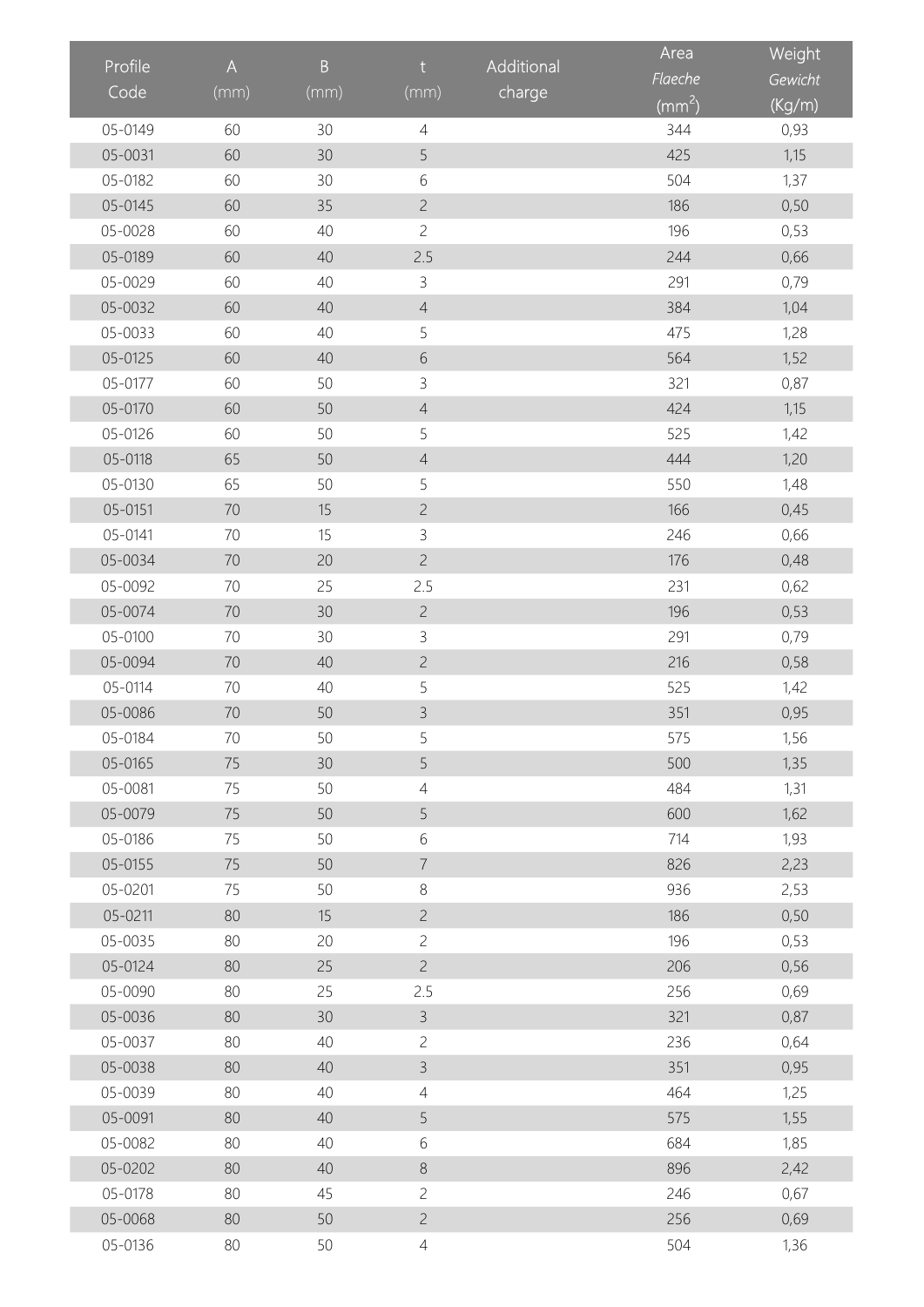|         |                           |         |                |            | Area                       | Weight  |
|---------|---------------------------|---------|----------------|------------|----------------------------|---------|
| Profile | $\boldsymbol{\mathsf{A}}$ | $\sf B$ | $\mathsf{t}$   | Additional | Flaeche                    | Gewicht |
| Code    | (mm)                      | (mm)    | (mm)           | charge     | $\overline{(\text{mm}^2)}$ | (Kg/m)  |
| 05-0122 | 80                        | 50      | 5              |            | 625                        | 1,69    |
| 05-0152 | 80                        | 50      | $\sqrt{6}$     |            | 744                        | 2,01    |
| 05-0196 | 80                        | 50      | $\,8\,$        |            | 976                        | 2,64    |
| 05-0223 | 80                        | 60      | 1.5            | $\star$    | 208                        | 0,56    |
| 05-0214 | 80                        | 60      | $\overline{c}$ |            | 276                        | 0,75    |
| 05-9001 | 80                        | 60      | $\mathcal{S}$  |            | 411                        | 1,11    |
| 05-0120 | 80                        | 60      | $\overline{4}$ |            | 544                        | 1,47    |
| 05-0067 | 80                        | 60      | $6\,$          |            | 804                        | 2,17    |
| 05-0207 | 80                        | 60      | $\,8\,$        |            | 1056                       | 2,85    |
| 05-0128 | 90                        | 40      | $\overline{c}$ |            | 256                        | 0,69    |
| 05-0216 | 90                        | 40      | $\overline{4}$ |            | 504                        | 1,36    |
| 05-0222 | 90                        | 40      | 5              |            | 625                        | 1,69    |
| 05-0206 | 90                        | 40      | $\sqrt{6}$     |            | 744                        | 2,01    |
| 05-0041 | 100                       | 20      | $\overline{c}$ |            | 236                        | 0,64    |
| 05-0163 | 100                       | 25      | $\overline{c}$ |            | 246                        | 0,67    |
| 05-0193 | 100                       | 25      | $\mathsf 3$    |            | 366                        | 0,99    |
| 05-0137 | 100                       | 30      | $\overline{c}$ |            | 256                        | 0,69    |
| 05-0042 | 100                       | 30      | $\mathsf{3}$   |            | 381                        | 1,03    |
| 05-0138 | 100                       | 40      | $\overline{c}$ |            | 276                        | 0,75    |
| 05-0043 | 100                       | 40      | $\mathsf{3}$   |            | 411                        | 1,11    |
| 05-0044 | 100                       | 40      | $\overline{4}$ |            | 544                        | 1,47    |
| 05-0198 | 100                       | 40      | 6              |            | 804                        | 2,17    |
| 05-0157 | 100                       | 50      | $\overline{c}$ |            | 296                        | 0,80    |
| 05-0045 | 100                       | 50      | $\mathsf 3$    |            | 441                        | 1,19    |
| 05-0210 | 100                       | 50      | $\overline{4}$ |            | 584                        | 1,58    |
| 05-0046 | 100                       | 50      | 5              |            | 725                        | 1,96    |
| 05-0066 | 100                       | 50      | $\sqrt{6}$     |            | 864                        | 2,33    |
| 05-0197 | 100                       | 50      | $\overline{7}$ |            | 1001                       | 2,71    |
| 05-0104 | 100                       | 50      | $\,8\,$        |            | 1136                       | 3,07    |
| 05-0087 | 100                       | 50      | $10$           |            | 1400                       | 3,78    |
| 05-0135 | 100                       | 60      | $\overline{4}$ |            | 624                        | 1,68    |
| 05-0047 | 100                       | 60      | 6              |            | 924                        | 2,49    |
| 05-0119 | 100                       | 60      | $\,8\,$        |            | 1216                       | 3,28    |
| 05-0117 | 100                       | 64      | $\,8\,$        |            | 1248                       | 3,37    |
| 05-0116 | 100                       | 70      | $\overline{c}$ |            | 336                        | 0,91    |
| 05-0146 | 100                       | 70      | $\overline{4}$ |            | 664                        | 1,79    |
| 05-0179 | 100                       | 75      | $\,8\,$        |            | 1336                       | 3,62    |
| 05-0220 | 100                       | 80      | 3              |            | 531                        | 1,43    |
| 05-0099 | 100                       | 80      | $\overline{4}$ |            | 704                        | 1,90    |
| 05-0069 | 100                       | 80      | 6              |            | 1044                       | 2,82    |
| 05-0161 | 100                       | 80      | $\,8\,$        |            | 1376                       | 3,71    |
| 05-0190 | 100                       | 80      | 10             |            | 1700                       | 4,61    |
| 05-0148 | 110                       | 30      | $\overline{c}$ |            | 276                        | 0,75    |
| 05-0199 | 110                       | 40      | $\mathsf{3}$   |            | 441                        | 1,19    |
| 05-0169 | 110                       | 80      | $10$           |            | 1800                       | 4,88    |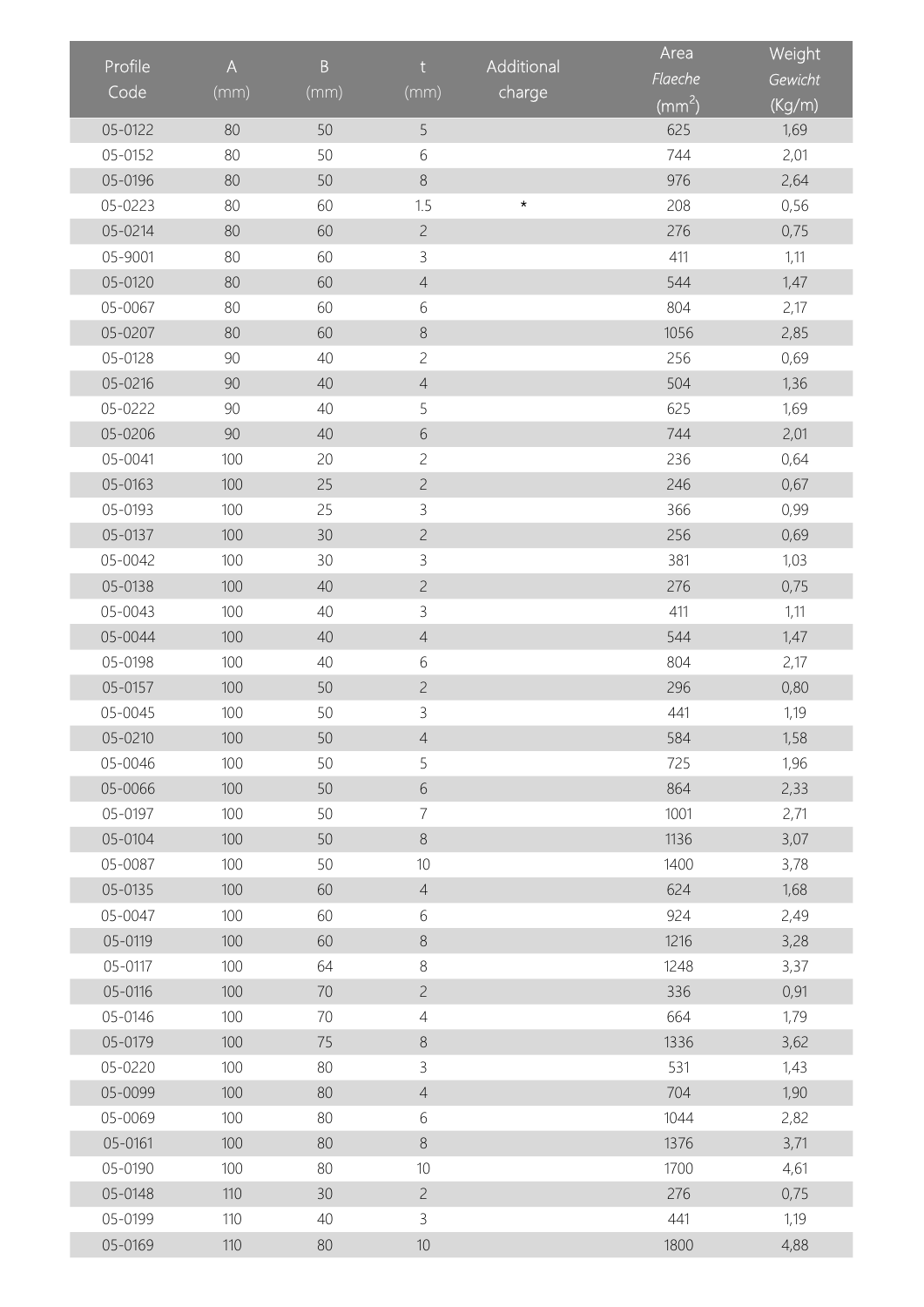| Profile |                                                                       | $\sf{B}$ | $\mathsf{t}$   | Additional | Area                       | Weight  |
|---------|-----------------------------------------------------------------------|----------|----------------|------------|----------------------------|---------|
| Code    | $\mathsf{A}% _{\mathsf{A}}^{\prime}=\mathsf{A}_{\mathsf{A}}^{\prime}$ |          |                |            | Flaeche                    | Gewicht |
|         | (mm)                                                                  | (mm)     | (mm)           | charge     | $\overline{(\text{mm}^2)}$ | (Kg/m)  |
| 05-0102 | 116                                                                   | 30       | $10$           |            | 1360                       | 3,51    |
| 05-0097 | 120                                                                   | 20       | $\overline{c}$ |            | 276                        | 0,75    |
| 05-0075 | 120                                                                   | 20       | 2.5            |            | 344                        | 0,93    |
| 05-0204 | 120                                                                   | 40       | 2.5            |            | 394                        | 1,06    |
| 05-0050 | 120                                                                   | 40       | $\mathsf 3$    |            | 471                        | 1,27    |
| 05-0071 | 120                                                                   | 40       | $\overline{4}$ |            | 624                        | 1,69    |
| 05-0051 | 120                                                                   | 50       | 5              |            | 825                        | 2,23    |
| 05-0188 | 120                                                                   | 60       | 5              |            | 875                        | 2,37    |
| 05-0052 | 120                                                                   | 60       | $\sqrt{6}$     |            | 1044                       | 2,82    |
| 05-0053 | 120                                                                   | 60       | $\,8\,$        |            | 1376                       | 3,72    |
| 05-0112 | 120                                                                   | 60       | $10$           |            | 1700                       | 4,59    |
| 05-0054 | 120                                                                   | 80       | $\mathsf{3}$   |            | 591                        | 1,60    |
| 05-0209 | 120                                                                   | 80       | $\,8\,$        |            | 1536                       | 4,15    |
| 05-0072 | 120                                                                   | 80       | $10$           |            | 1900                       | 5,13    |
| 05-0080 | 120                                                                   | 80       | 15             |            | 2775                       | 7,49    |
| 05-0088 | 125                                                                   | 85       | $\,8\,$        |            | 1616                       | 4,36    |
| 05-0143 | 130                                                                   | 30       | $\mathcal{S}$  |            | 471                        | 1,27    |
| 05-0183 | 130                                                                   | 65       | $\,8\,$        |            | 1496                       | 4,05    |
| 05-0173 | 130                                                                   | 80       | $\sqrt{6}$     |            | 1224                       | 3,32    |
| 05-0140 | 130                                                                   | 80       | $\,8\,$        |            | 1616                       | 4,36    |
| 05-0131 | 135                                                                   | 40       | $\mathsf 3$    |            | 516                        | 1,39    |
| 05-0132 | 135                                                                   | 40       | $\sqrt{6}$     |            | 1014                       | 2,74    |
| 05-0139 | 135                                                                   | 100      | 5              |            | 1150                       | 3,11    |
| 05-0055 | 140                                                                   | 40       | $\mathfrak{Z}$ |            | 531                        | 1,43    |
| 05-0064 | 150                                                                   | 40       | 3              |            | 561                        | 1,52    |
| 05-0056 | 150                                                                   | 50       | $\overline{4}$ |            | 784                        | 2,12    |
| 05-0098 | 150                                                                   | 50       | 5              |            | 975                        | 2,63    |
| 05-0171 | 150                                                                   | 50       | $\,8\,$        |            | 1536                       | 4,16    |
| 05-0057 | 150                                                                   | 75       | $\,8\,$        |            | 1736                       | 4,69    |
| 05-0205 | 150                                                                   | 75       | $10$           |            | 2150                       | 5,81    |
| 05-0121 | 150                                                                   | 80       | 6              |            | 1344                       | 3,63    |
| 05-0058 | 150                                                                   | 100      | 5              |            | 1225                       | 3,31    |
| 05-0129 | 150                                                                   | 100      | 10             |            | 2400                       | 6,48    |
| 05-0059 | 160                                                                   | 40       | $\mathsf{3}$   |            | 591                        | 1,60    |
| 05-0147 | 160                                                                   | 40       | $\overline{4}$ |            | 784                        | 2,12    |
| 05-0106 | 160                                                                   | 50       | $\mathsf{3}$   |            | 621                        | 1,68    |
| 05-0060 | 180                                                                   | 40       | 3              |            | 651                        | 1,76    |
| 05-0127 | 180                                                                   | 40       | $\overline{4}$ |            | 864                        | 2,33    |
| 05-0176 | 180                                                                   | 50       | $\mathsf{3}$   |            | 681                        | 1,85    |
| 05-0194 | 180                                                                   | 50       | 10             |            | 2200                       | 5,96    |
| 05-0101 | 180                                                                   | 70       | 10             |            | 2400                       | 6,48    |
| 05-0093 | 180                                                                   | 80       | $10$           |            | 2500                       | 6,75    |
| 05-0154 | 180                                                                   | 100      | $\,8\,$        |            | 2176                       | 5,88    |
| 05-0175 | 180                                                                   | 150      | $\sqrt{6}$     |            | 1944                       | 5,27    |
| 05-0061 | 200                                                                   | 40       | $\mathsf{3}$   |            | 711                        | 1,92    |